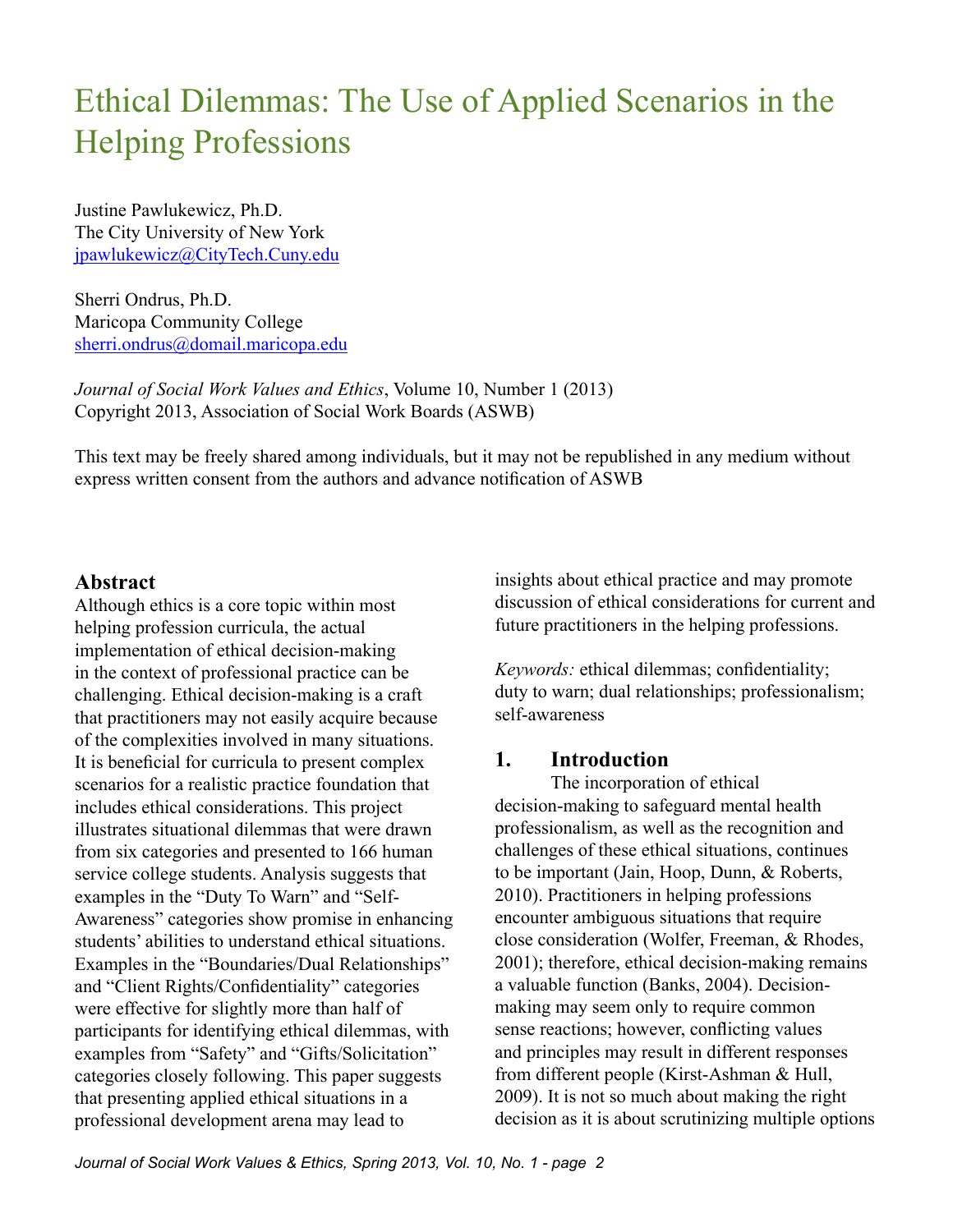(Woodside & McClam, 2009). By this process, each potential option is evaluated and investigated so that a dubious option can be eliminated (Pope & Vasquez, 2007; Manning, 2003). The quality of final decisions can be improved if the consequences and risks are considered. The study in this paper presents practice-based scenarios that can stimulate discussion, debate, and consideration, all toward the goal of informing professional ethical decision-making.

Self-awareness is an essential component in ethical decision-making, since ethics is more than the application of rules (Prilleltensky, Rossiter, & Walsh-Bowers, 1996). Coupled with this is the reality that practitioners can experience a welter of emotions when tackling ethical dilemmas (Nigro, 2004), because "feelings, perceptions, attitudes, relationships, oppression and injustices are inextricably intertwined with ethical decisionmaking" (Prilleltensky et al., 1996, p. 17). Several ethical territories that evoke emotions have been researched: bartering (Zur, 2007; Gandolfo, 2005); confidentiality (Letzring & Snow, 2011; Campbell, Vasquez, Behnke, & Kinscherff, 2010); consumer safety (Cummings, 1998); mandated reporting (Shapiro, 2011; Werth, Welfel, & Benjamin, 2009); boundaries and dual relationships (Sawyer & Prescott, 2011; Justice & Garland, 2010; Skeem, Louden, Polaschek, & Camp, 2007, Apgar & Congress, 2005); and practitioner self-awareness (Aaron, 2012; Hanson, 2009).

Decisions that are made based on a practitioner's own emotional need can be considered a form of abusive clinical power that is "exploitive in nature and therefore harmful to the client" (Sperry, 2007, p. 132). Practitioners must ask: "Is this action really for the best interest of the patient? Is there a benefit for me in this action? Do I have a conflict of interest in this action? Is this action characterized as helpful (acceptable) or does it border on over-involvement (potentially unacceptable)?" (Tamin, Heijaili, Jamal, Shamsi, & Sayyari, 2010, p. 30).

Ethical situations practitioners face may be as diverse as the clientele they serve (Chang, Scott, & Decker, 2009). Some practitioners may perceive ethical decision-making in perplexing situations as a "complex process," while others may seek a "black-and-white or right-or-wrong process" to problem solving (Neukrug, 2008, p. 52). When they find themselves particularly uncomfortable with a situation, the practitioners in the latter group may even go as far as to redefine the problem in order to make it coincide with their desired solution (Welfel, 2006). These types of workers are unaware of, or simply not using, the systematic approach of tackling ethical dilemmas, and they may benefit from specific professional development to enhance their ethical decisionmaking abilities (Lichtenstein, Lindstrom, & Kerewsky, 2005, p. 27). To expand these abilities, practitioners who encounter changeable scenarios can employ problem-based learning and formulation (McBeath, Webb, 2002; Wolfer et al., 2001), especially those that mirror workplace scenarios (Prilleltensky et al., 1996).

Within higher education, a curriculum that includes ethical practice examples can assist educators in their quest to mentor future practitioners. This curriculum could include discussion on developing tolerance for uncertainty in multiple practice situations; development of self-reflection on thoughts and feelings related to certain situations; and the evaluation of the latent and manifest content of a situation in order to apply ethical reasoning, rather than personal opinion (Manning, 2003). Also, a worker's choice of method can sometimes be contradictory, erratic, and fallible; thus for students, it may be beneficial to distinguish whether their decisions are components of their own preferred method, or that of an established ethical procedure (Garthwait, 2008, p. 183). Practitioners and students need to recognize that even the most benign situations require thought and perceptive judgment. Without these, practitioners may not realize how their preferred behaviors can impact and influence consumers as well as agency policy (Corey, Corey, & Callanan, 2007; Dolgoff, Loewenberg, & Harrington, 2009). This form of subtle harm,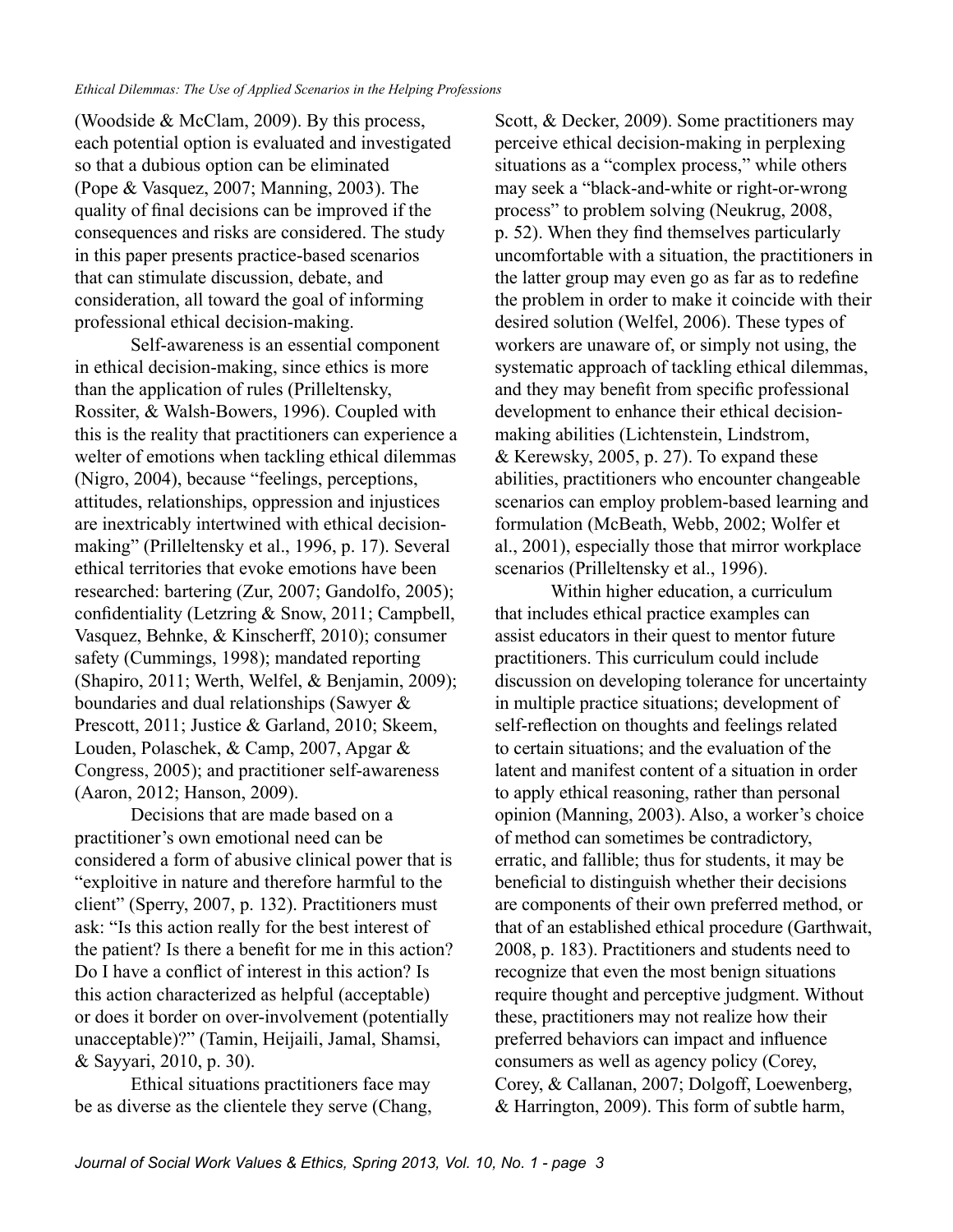which may not be obvious and is often fraught with a therapeutic rationale, may create a situation in which morality goes unexplored (Spinelli, 1994).

Even with pedagogical exposure to ethics, students will not always find easy solutions to the ambiguous situations and dilemmas they may encounter in practice (Garthwait, 2008; Nystul, 2006; Royce, Dhooper, & Rompf, 2007; Sperry, 2007). For instance, students may intellectually understand ethical codes and standards, such as the 1996 popular Health Insurance Portability and Accountability Act (HIPAA) (U.S. Dept. of Health & Human Services, 2003); however, when presented with actual scenarios, they may find that formulating a professional response can be challenging. Ethical decision-making is often a rapid process, because a practitioner can be unexpectedly presented with a dilemma. Practice-based scenarios introduce students to the types of situations that they may encounter in a professional internship or in employment settings where snapshot decisions have to be made without opportunity for consultation or the desired time to craft a response. By using student responses, educators can highlight the myriad snares that may exist within a seemingly simple scenario. In light of this, the exploration of ethical dilemmas within the curriculum should include preparation for and knowledge of realistic situations experienced in an agency setting, as well as the anticipation of future difficult circumstances (Royce et al., 2007).

Many researchers have employed case vignettes (Mumford, Connelly, Murphy, Devenport, Antes, Brown, & Hill, 2009; Rae, Sullivan, Razo, & Garcia de Alba, 2009; Weinberg, 2005; Wolfer et al., 2001) or in-depth interviews (Prilleltensky et al., 1996) to evaluate methods of ethical decision-making (Barnett & Vaicys, 2000; Paolillo & Vitell, 2002). Providing students with scenarios that mimic real clinical experiences may be useful for educators, given that traditional academic assignments such as exams and term papers, as well as grading procedures, may not reflect a student's actual ethical knowledge and application skills (Claire, 2006).

Weinberg's (2005) study of ethics using case examples addresses the reality that ethical situations are multiply constructed and that practitioners can experience an ethical trespass that may include resistance to accepting the ethical choice. Scenarios can highlight a trespass as well as an alternative appropriate ethical response and ask why a certain response may be considered ethical behavior or not. Additionally, the discussion can be strengthened by role playing activities during which students learn how to put didactic education into practice with experiences that facilitate the discovery of patterned hypotheses for learning (Diambra, Cole-Zakrzewski, & Zakrzewski, 2004, p. 11). Through this type of exploration, students may embrace the responsibility and expectations of ethical practice.

## **2. Methodology**

An informational flyer soliciting volunteer participants was distributed to freshmen and senior students majoring in human services at New York City College of Technology. The project was approved by the college's Institutional Review Board. A consent form was completed by 166 subjects who voluntarily agreed to participate. The information on the consent form was re-explained to each participant prior to distribution of the 25 scenarios and the collection of any demographic information. This included survey instructions, anonymity through coding, voluntary participation, and participant resignation, as well as project contact information.

## **3. Ethical Scenarios**

The 25 ethical scenarios that were administered to subjects were real-life field examples taken from the researcher's practice. Each highlighted a situation that required students to indicate whether they agreed with the human service worker's decision. Situations that highlighted six ethical categories were included: Gifts/Solicitation; Boundaries/Dual Relationships; Safety; Client Rights/Confidentiality; Self-Awareness; and Duty To Warn.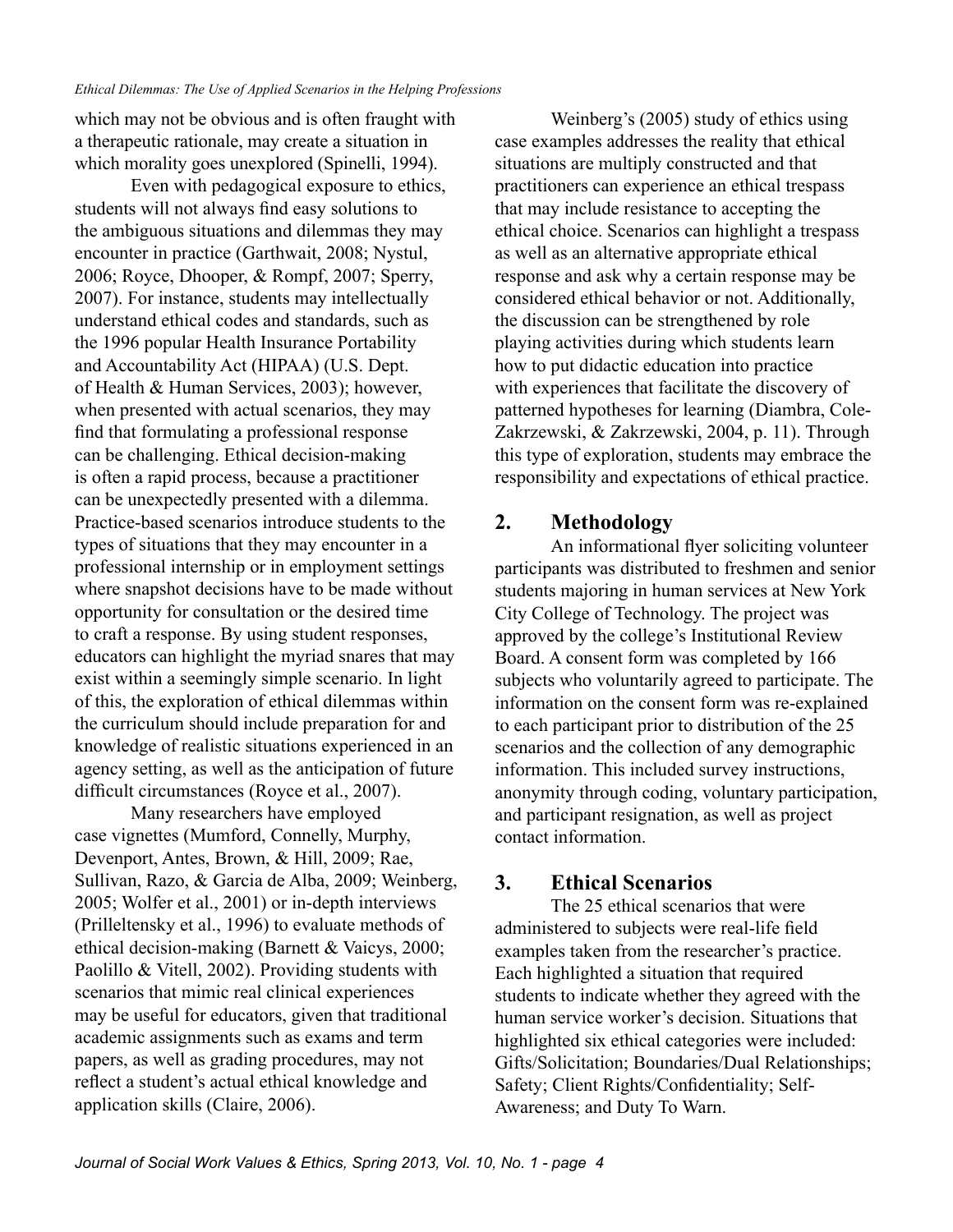## **4. Results**

Of the 166 participants, 70% were enrolled in their first year of college. The remaining 30% were in their senior year of study and were beginning their fourth and final bachelor internship experiences. Only 15% of the group were currently employed as human service workers and 2% held an agency supervisory position. Overall, the majority of respondents were female (83%) and approximately 80% were African American. The remaining 20% selfidentified as Caucasian or Asian. Average age was 26 years.

The ethical dilemmas included situations associated with confidentiality, dual relationships, boundaries, legalities, safety, solicitation, gifts, duty to warn, self-awareness, self-disclosure, treatment services, and client rights. These were categorized into the six domains previously mentioned. Of those, Duty To Warn and Self-Awareness had the highest percentage of similar responses (76%). Boundaries/Dual Relationships and Client Rights/Confidentiality resulted in participants responding one way or another (55% and 54%, respectively) to an ethical dilemma. The percentages of the Safety (44%) and Gifts/ Solicitation (43%) responses were slightly more inconsistent. In general, subject demographics did not indicate significant differences in their responses.

#### **4.1. Gifts/Solicitation**

In three items (Appendix I) participants were asked to review situations in which the worker was offered a gift (item 14), solicited to purchase (item 1), or had the opportunity to sell something to a consumer (item 2). A small number (21%) identified it as inappropriate to purchase a candy bar from a consumer who is fund-raising for the homeless (item 1). Less than 40% believed that it was inappropriate for a worker to sell a raffle ticket to a consumer (item 2). Two-thirds of subjects questioned whether to accept a lottery ticket from a consumer (item 14).

#### **4.2. Confidentially/Treatment Rights**

Seven consumer treatment rights items, including confidentiality (Appendix I), tested participants' familiarity with regulations. Approximately 61% of subjects identified that a worker's personal knowledge of a consumer may compromise confidentiality (item 23). A little less than half (46%) were unsure whether it was unacceptable to greet a consumer outside the parameters of the agency (item 4).

Participants (80%) noted that a worker should not give another consumer's phone number without permission (item 9). However, when the scenario was a consumer's mother calling, without an available release of information, only 34% correctly identified the HIPAA breach of confidentiality (item 3).

Regarding the specific issue of treatment rights, 58% agreed that a consumer's case should not be closed without some form of outreach (item 5). Within the task of referral upon discharge, 37% of subjects thought this should be a part of their case management responsibilities (item 24). Finally, 45% did not have the belief that consumers should be discharged from an agency because they did not adhere to their treatment plans (item 6).

## **4.3. Safety**

Four safety scenarios (Appendix I) reflected the need to recognize the health and well-being of a consumer as an ethical consideration. Subjects (71%) said that a worker should not distribute over-the-counter medications to the consumer with a headache (item 7). The item addressing the safety of an intoxicated consumer (which also dealt with the right to proper treatment) (item 8) resulted in only 19% disagreeing with the worker who gave an intoxicated consumer a subway pass.

Participant responses regarding employing the consumer for personal services or goods, in precarious or potentially dangerous situations, were analyzed. About half (54%) believed that it was inappropriate for the worker to solicit the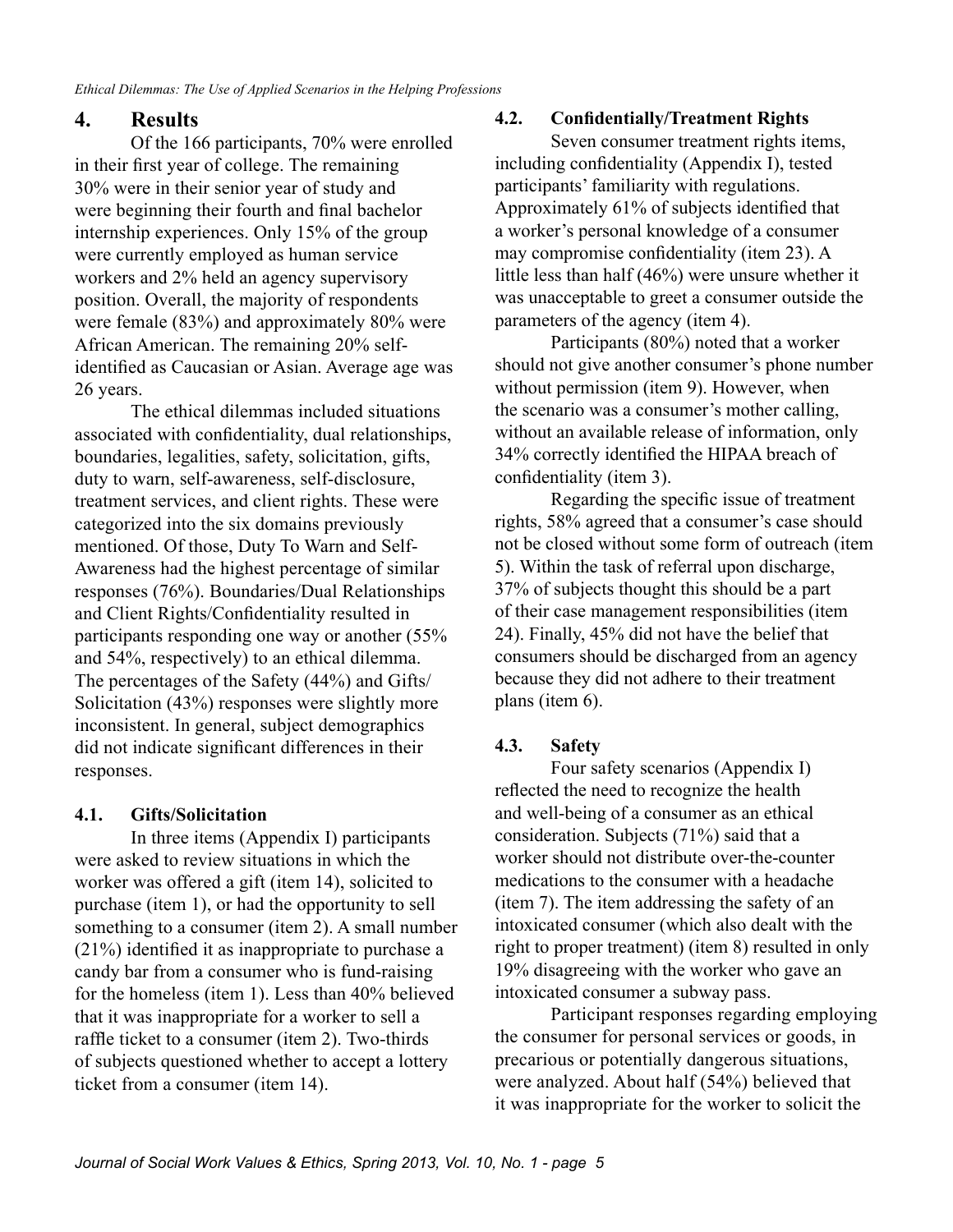consumer's assistance while traveling to the store in the worker's car (item 10). But only 32% felt that the human service worker should not permit a consumer to repair the worker's disabled car (item 15).

#### **4.4. Boundaries/Dual Relationships.**

In the category of Boundaries/Dual Relationships, three scenarios (Appendix I) were presented. Rrespondents (37%) identified that revealing the worker's own challenges is not an option to engage consumers (item 17). The majority (72%) believed that it was unethical for a worker to meet a former consumer for coffee (item 12). About half (56%) felt that a worker should not give a personal loan to a consumer (item 16).

## **4.5. Self-Awareness**

In the domain of Self-Awareness, subjects were asked to respond to four items (Appendix I). Only 20% did not agree with the worker's decision to discharge consumers who were physically attracted to them (item 11). A large portion reported acknowledging that they may have to work with consumers that they or society may stigmatize and reject. For example, the majority (70% and 80%, respectively) recognized that it is unethical for a worker to refuse to be a consumer's case manager because of sexual orientation (item 18) or poor hygiene (item 22). Subjects were also surveyed on the topic of consumer evaluations of case workers. Nearly two thirds (65%) believed that it was acceptable for a group leader to ask consumers for feedback (item 21).

#### **4.6. Duty To Warn**

Appropriate responses were high on the three-item domain of Duty To Warn (Appendix I), especially the reporting of child abuse to proper authorities (84%) (item 20). Additionally, the majority of respondents confirmed that it was correct for a worker to report a consumer's suicidal ideation (81%) or homicidal plans (71%) (items 13 and 19, respectively).

#### **5. Discussion**

The scenarios presented in each domain can produce a myriad of discussions and challenging questions amongst educators and students. For instance, the items in Gifts/ Solicitation mimic events that many people encounter in their personal lives; thus, subjects might have difficulty identifying these behaviors as ones needing ethical consideration in their practice. Specifically, if a worker participates in a solicitation, s/he might feel pressured to engage in future consumer solicitations in order to maintain fairness. This type of participation alters the worker's role from practitioner to that of consumer. If a worker buys a lottery ticket from a client and subsequently wins the lottery, s/he may terminate employment, thus abandoning the consumer. Is the worker obligated to share or give all the lottery monies to the consumer?

Within confidentiality, conflict of interest can occur because a consumer may not be comfortable knowing that someone s/he knows has access to his/her personal information. This may impede willingness to disclose information and fully make use of treatment resources. Acknowledgement of conflict of interest situations can protect the consumer's comfort and confidentiality, as well as maintain the practitioner's expected work environment. When an inquiring party expresses nonstop urgency, it may be difficult to execute a restricted response of "Please understand that due to the privacy act I cannot reveal whether in fact I even know the person to whom you are referring." As far as encountering a consumer in public, discussion of why a consumer may want to maintain his/her privacy can be enlightening for the practitioner. While not acknowledging a consumer in a public arena may be considered rude and inconsiderate, the expectation of confidentiality supersedes social graces.

For Treatment Rights, learning techniques for uncomfortable and taboo topics, such as attraction between consumer/worker (and vice versa), can be managed through the use of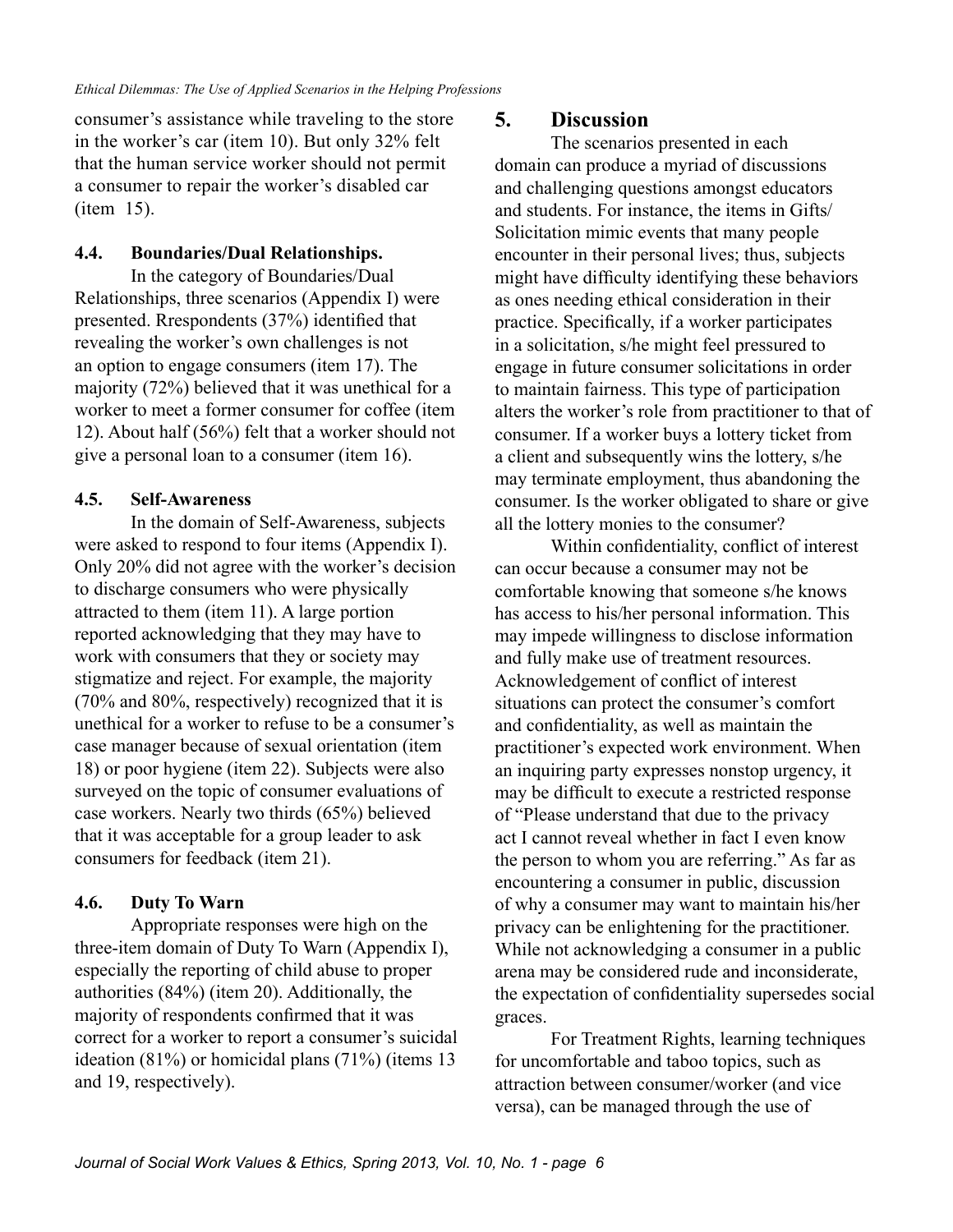supervision. Surrounding referral, there may be the benefits to the consumer when a savvy case manager has knowledge of providers as well as an array of networks. Referral is a skill that might best be executed by practitioners who recognize that their role is to advocate throughout the course of treatment. Regarding a consumer who does not adhere to the treatment plan, pedagogy may tackle the prejudicial concept of "blaming the victim," followed by curriculum that includes employing consumer strengths and desired goals. Finally, the consequences of not reaching out to a consumer before closing a case can be evaluated independently.

Consumer safety is paramount, so skills to understand and even tolerate resistance can be deliberated in the example of the consumer wanting to prematurely leave the group meeting. Even the simplest of medical interventions can be reserved for the appropriate licensed professional. Regarding using one's vehicle accompanied by a consumer, there may be risks for both parties. For the intoxicated consumer there can be safety challenges on a train or on the subway platform. Intoxication does qualify as a crisis intervention circumstance and/or referral to a higher level of care as a course of action. For the disabled automobile tire, there may be recourse if one of the consumers is injured. A consumer's provision of a free service to a worker might be grounds for termination.

In a crisis situation, duty to warn guidelines can surface. Sometimes the relationship is negatively impacted by the mandated worker's sound ethical decision of reporting the consumer or those close to him/her to child protective services. Consumers who intimately reveal suicidal or homicidal ideation, because of the existence of a therapeutic alliance, may be surprised when the worker refers them to a higher level of care that may include transport by ambulance and police presence. At best, ethical treatment surpasses the need for consumer-practitioner rapport. How to sustain the latter is a suitable topic for this conundrum.

Within Boundaries/Dual Relationships, agencies often have specific guidelines, particularly when the worker's interactions with consumers includes social and recreational therapies. Maintaining professional boundaries with consumers includes limiting the kinds of behaviors in which one may readily engage with family and friends. Once a consumer, always a consumer; never a friend. To comfortably reenter treatment, the doors to the agency must remain available for consumers in need, without conflict of interest. Disclosing personal, intimate information that relates to the consumer's plight, rather than relying on learned therapeutic techniques, may not necessarily result in the consumer sharing his/her experiences. Regarding a loan, agencies may have their own guidelines and services for aiding those with fiscal needs. We wondered if the practitioner's behaviors of selfdisclosure, having a personal relationship with a former consumer, or providing a loan, might be executed for some sense of personal selfgratification. This parallels the Self-Awareness scenarios and can add to the discussion by identifying how consumers' diverse beliefs, behaviors, and presenting problems can hone a worker's skill set.

While this project does not address every ethical dilemma and cultural caveat, it underscores the importance of including ethical decisionmaking in professional development. From a pedagogical standpoint, this method may increase the engagement and enhance a discussion that highlights the reality of practice-based dilemmas. A lively debate and a deeper understanding of the issues may ensue, because it is not so much the type of ethical dilemma that is challenging but rather the subtleties of the dilemma that seem to cause uncertainty. Therefore, the more that students are able to practice and discuss ethical behaviors in the safe, nurturing environment of the classroom—before they enter a clinical site—the better their responses to ambiguous situations. In addition, these scenarios may encourage faculty to use ethical scenarios across the curriculum as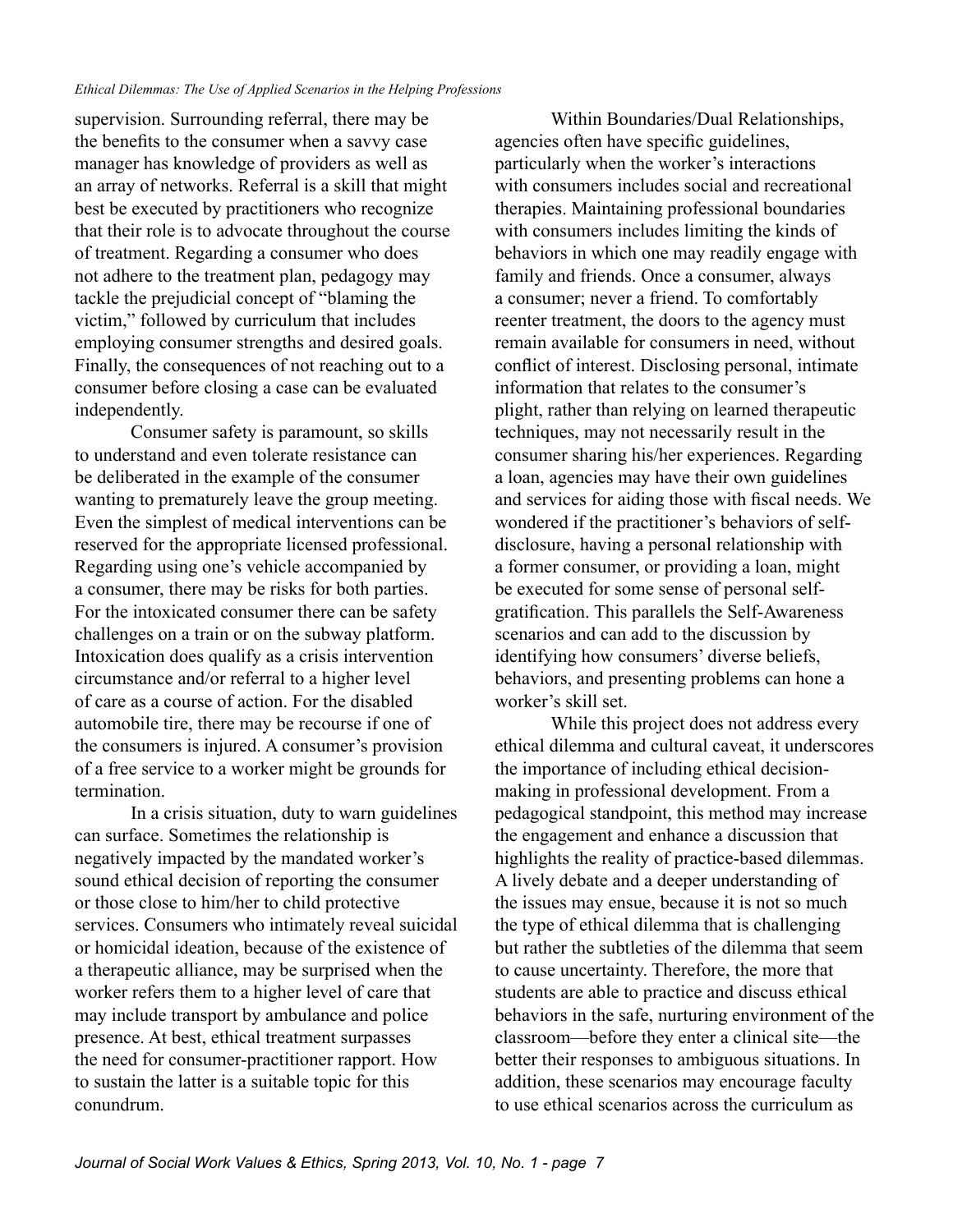well as incorporate domain themes as part of an orientation to the major, internship, field manual, and self-study analysis.

# **References**

- Aaron, J. (2012). The clinical intuition exploration guide: A decision-making tool for counselors and supervisors. *Family Journal, 20*(1), 37–44.
- Apgar, D. H., & Congress**,** E. (2005). Ethical beliefs of social work researchers: Results of a national study. *Journal of Social Service Research*, *32*(2), 61–80.
- Banks, S. (2004). *Ethics, accountability and the social professions*. Houndsmills, UK: Palgrave Macmillan.
- Barnett, T., & Vaicys, C. (2000). The moderating effect of individuals' perceptions of ethical work climate on ethical judgments and behavioral intentions. *Journal of Business Ethics, 27*, 351–362.
- Campbell, L., Vasquez, M., Behnke, S., & Kinscherff, R. (2010). Confidentiality privacy and confidentiality. In Campbell, L., Vasquez, M., Behnke, S., & Kinscherff, R. *APA ethics code commentary and case illustrations*  (pp. 123–161). Washington, DC: American Psychological Association.
- Chang, V., Scott, S., & Decker, C. (2009). *Developing helping skills: A step-by-step approach.* Belmont: Brooks/Cole.
- Claire, M. (2006). *Education philosophy*. Retrieved from [http://www.socialwork.arts.](http://www.socialwork.arts.uwa.edu.au/educational_philosophy) [uwa.edu.au/educational philosophy](http://www.socialwork.arts.uwa.edu.au/educational_philosophy)
- Corey, G., Corey, M. S., & Callanan, P. (2007). *Issues and ethics in the helping professions*  (7th ed.). Pacific Grove: Brooks/Cole.
- Cummings, N. A. (1998)*.* [Approaches to](http://ehis.ebscohost.com.citytech.ezproxy.cuny.edu:2048/ehost/viewarticle?data=dGJyMPPp44rp2%2fdV0%2bnjisfk5Ie46bFKsK%2bySK6k63nn5Kx95uXxjL6orUq3pbBIr6ieSbCwr024p7M4zsOkjPDX7Ivf2fKB7eTnfLujtEmwp7BOtK20PurX7H%2b72%2bw%2b4ti7iPHv5j7y1%2bVVv8Skeeyzr1G3ratLtK2uT6umrkmk3O2K69fyVeTr6oTy2%2faM&hid=23)  [preventive care.](http://ehis.ebscohost.com.citytech.ezproxy.cuny.edu:2048/ehost/viewarticle?data=dGJyMPPp44rp2%2fdV0%2bnjisfk5Ie46bFKsK%2bySK6k63nn5Kx95uXxjL6orUq3pbBIr6ieSbCwr024p7M4zsOkjPDX7Ivf2fKB7eTnfLujtEmwp7BOtK20PurX7H%2b72%2bw%2b4ti7iPHv5j7y1%2bVVv8Skeeyzr1G3ratLtK2uT6umrkmk3O2K69fyVeTr6oTy2%2faM&hid=23) In Hartman-Stein, P. E. (Ed.). *Innovative behavioral healthcare for older adults: A guidebook for changing times* (p. 117). San Francisco: Jossey-Bass.
- Diambra, J. F., Cole-Zakrzewski, K. G., & Zakrzewski, R. F. (2004). Key lessons learned during the internship: Student

perspectives. *Human Service Education, 24*(1), 5–18.

Dolgoff, R., Loewenberg, F. M., & Harrington, D. (2009). *Ethical decisions for social work practice* (8th ed.)*.* Belmont: Thompson Higher Learning. Gandolfo, R. (2005). [Bartering.](http://ehis.ebscohost.com.citytech.ezproxy.cuny.edu:2048/ehost/viewarticle?data=dGJyMPPp44rp2%2fdV0%2bnjisfk5Ie46bFKsK%2bySK6k63nn5Kx95uXxjL6orUq3pbBIr6ieSbCwr024p7M4zsOkjPDX7Ivf2fKB7eTnfLujtEmwp7BOtK20PurX7H%2b72%2bw%2b4ti7iPHv5j7y1%2bVVv8SkeeyzsEiuq6tItqmwT6umr06k3O2K69fyVeTr6oTy2%2faM&hid=23) *Journal of Aggression, Maltreatment & Trauma*, *11*(1–2),

241–248.

- Garthwait, C. L. (2008). *The social work practicum: A guide and workbook for students* (4th ed.). Boston: Pearson Education Inc.
- Hansen, J. T. (2009). Self-awareness revisited: Reconsidering a core value of the counseling profession. *Journal of Counseling & Development*, *87*(2), 186–193.
- Jain, S., Hoop, J. G., Dunn, L. B., & Roberts, L. W. (2010). Psychiatry residents' attitudes on ethics and professionalism: Multisite survey results. *Ethics & Behavior*, *20*(1), 10–20.
- Justice, J. A., & Garland, D. R. (2010). Dual relationships in congregational practice: Ethical guidelines for congregational social workers and pastors. *Social Work & Christianity*, *37*(4), 437–445.
- Kirst-Ashman, K. K., & Hull, G. H. (2009). *Understanding generalist practice* (5th ed.). Belmont: Brooks/Cole.
- Letzring, T. D., & Snow, M. S. (2011). [Mental](http://ehis.ebscohost.com.citytech.ezproxy.cuny.edu:2048/ehost/viewarticle?data=dGJyMPPp44rp2%2fdV0%2bnjisfk5Ie46bFKsK%2bySK6k63nn5Kx95uXxjL6orUq3pbBIr6ieSbior1Kxpp5oy5zyit%2fk8Xnh6ueH7N%2fiVausr0qvqLROtaykhN%2fk5VXj5KR84LPufOac8nnls79mpNfsVe7i30WwpqtLq6ezS6Tc7Yrr1%2fJV5OvqhPLb9owA&hid=23)  [health practitioners and HIPAA.](http://ehis.ebscohost.com.citytech.ezproxy.cuny.edu:2048/ehost/viewarticle?data=dGJyMPPp44rp2%2fdV0%2bnjisfk5Ie46bFKsK%2bySK6k63nn5Kx95uXxjL6orUq3pbBIr6ieSbior1Kxpp5oy5zyit%2fk8Xnh6ueH7N%2fiVausr0qvqLROtaykhN%2fk5VXj5KR84LPufOac8nnls79mpNfsVe7i30WwpqtLq6ezS6Tc7Yrr1%2fJV5OvqhPLb9owA&hid=23) *International Journal of Play Therapy*, *20*(3), 153–164.
- Lichtenstein, D. P., Lindstrom, L. E., & Kerewsky, S. D. (2005). A delicate balance. An integrated model for the preparation of ethically competent human service professionals. *Human Service Education*, *25*(1), 27–40.
- Manning, S. S. (2003*). Ethical leadership in human services: A multi-dimensional approach.*  Boston: Pearson Education Inc.
- McBeath, G., & Webb, S. A. (2002). Virtue ethics and social work: Being lucky, realistic, and not doing ones duty. *British Journal of Social Work, 32*, 1015–1036.
- Mumford, M. D., Connelly, S., Murphy, S. T., Devenport, L. D., Antes, A. L., Brown, R. P.,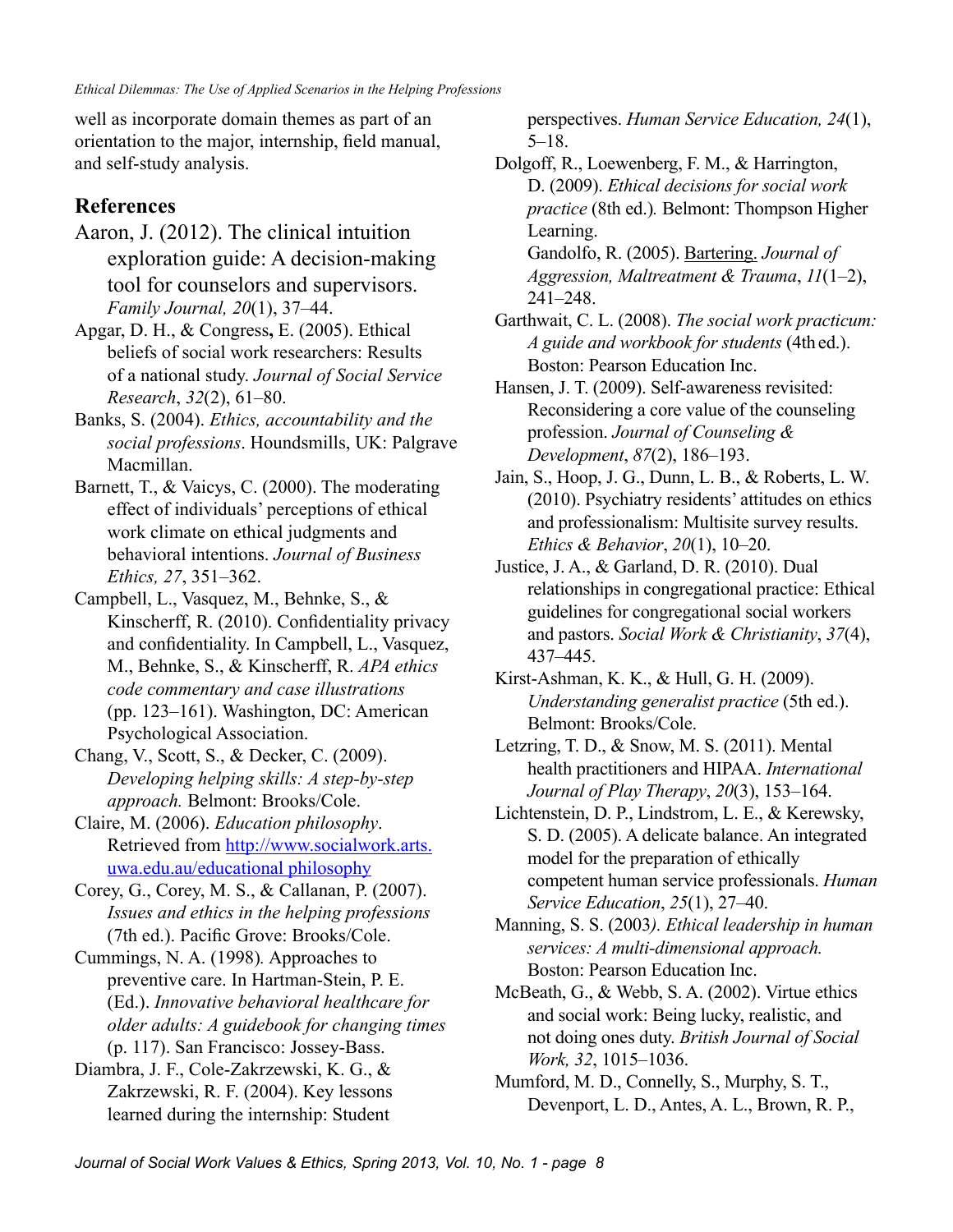Hill, J. H., & Waples, E. P. (2009). Field and experience influences on ethical decision making in the sciences*. Ethics & Behavior, 19*(4), 263–289.

Neukrug, E. (2008). *Theory, practice, and trends in human services: An introduction* (4th ed.). Belmont: Thomson Higher Education.

Nigro, T. (2004). Counselors' experiences with problematic dual relationships. *Ethics & Behavior, 4*(1), 51–64.

Nystul, M. S. (2006). *Introduction to counseling An art and science perspective.* Boston: Pearson Education Inc.

Paolillo, J. G. P., & Vitell, S. J. (2002). An empirical investigation of the influences of selected personal, organizational and moral intensity factors on ethical decision making. *Journal of Business Ethics, 35*, 65–74.

Pope, K. S., & Vasquez, M. J. T. (2007). *Ethics in psychotherapy and counseling: A practical guide* (3rd ed.). San Francisco: Jossey-Bass/ John Wiley & Sons.

Prilleltensky, I., Rossiter, A., & Walsh-Bowers, R. (1996). Preventing harm and promoting ethical discourse in the helping professions. Conceptual, research, analytical, and action frameworks. *Ethics & Behavior*, *6*(4), 287–306.

Rae, W. A., Sullivan, R., Peña Razo, N., & Garcia de Alba, R. (2009). Breaking confidentiality to report adolescent risk-taking behavior by school psychologists. *Ethics & Behavior, 19*(6), 449–460.

Royse, D., Dhooper, S. S., & Rompf, E. L. (2007). *Field instruction: A guide for social work students* (5th ed.). Boston: Pearson Education Inc.

Sawyer, S., & Prescott, D. (2011). Boundaries and dual relationships. *Sexual abuse: The Journal of Research and Treatment*, *23*(3), 365–380.

Skeem, J. L., Louden, J. E., Polaschek, D., & Camp, J. (2007). Assessing relationship quality in mandated community treatment: Blending care with control. *Psychological Assessment,19*(4), 397–410.

Shapiro, D. L. (2011). [To warn or not to warn: That](http://ehis.ebscohost.com.citytech.ezproxy.cuny.edu:2048/ehost/viewarticle?data=dGJyMPPp44rp2%2fdV0%2bnjisfk5Ie46bFKsK%2bySK6k63nn5Kx95uXxjL6orUq3pbBIr6ieSbCwr024p7M4zsOkjPDX7Ivf2fKB7eTnfLunsE6vp7FKtqekhN%2fk5VXj5KR84LPui%2ffepIzf3btZzJzfhruorkmvo69Ir6uxRa6mtT7k5fCF3%2bq7fvPi6ozj7vIA&hid=23)  [is the question.](http://ehis.ebscohost.com.citytech.ezproxy.cuny.edu:2048/ehost/viewarticle?data=dGJyMPPp44rp2%2fdV0%2bnjisfk5Ie46bFKsK%2bySK6k63nn5Kx95uXxjL6orUq3pbBIr6ieSbCwr024p7M4zsOkjPDX7Ivf2fKB7eTnfLunsE6vp7FKtqekhN%2fk5VXj5KR84LPui%2ffepIzf3btZzJzfhruorkmvo69Ir6uxRa6mtT7k5fCF3%2bq7fvPi6ozj7vIA&hid=23) In Johnson, W. B., & Koocher, G. P. (Eds.), *Ethical conundrums, quandaries, and predicaments in mental health practice: A casebook from the files of experts* (pp. 55–61)*.*  New York: Oxford University Press.

Sperry, L. (2007). *The ethical and professional practice of counseling and psychotherapy.*  Boston: Pearson Education Inc.

Spinelli, E. (1994). *Demystifying therapy*. London: Constable.

Tamin, H., Hejaili, F., Jamal, A., Shamsi, H., & Sayyari, A. (2010). Professional boundary ethics attitudes and awareness among nurses and physicians in a university hospital in the kingdom of Saudi Arabia. *Ethics & Behavior, 20*(1), 21–32.

U.S. Department of Health and Human Services. (2003). *Summary of the HIPAA Privacy Rule.* Retrieved from [http://www.hhs.gov/](http://www.hhs.gov/ocr/privacy/hippa/understanding/summary/privacysummary.pdf) [ocr/privacy/hippa/understanding/summary/](http://www.hhs.gov/ocr/privacy/hippa/understanding/summary/privacysummary.pdf) [privacysummary.pdf](http://www.hhs.gov/ocr/privacy/hippa/understanding/summary/privacysummary.pdf)

Weinberg, M. (2005). A case for an expanded framework of ethics practice. *Ethics & Behavior, 15*(4), 327–338.

Welfel, E. (2006). *Ethics in counseling & psychotherapy: Standards, research, & emerging issues* (3rd ed.). Belmont: Thomson Higher Education.

Werth, J. L., Jr., Welfel, E. R., & Benjamin, G. A. H. (Eds.). (2009). *The duty to protect:Ethical, legal, and professional considerations for mental health professionals.* Washington, DC: American Psychological Association.

Wolfer, T. A., Freeman, M. L., & Rhodes, R. (2001). Developing and teaching an MSW capstone course: Using case methods of instruction. *Advances in Social Work*, *2*(2), 156–171.

Woodside, M. R., & McClam, T. (2009). *An introduction to human services* (6th ed.). Belmont: Thompson Higher Education.

Zur, O. (2007). *[Boundaries in psychotherapy:](http://ehis.ebscohost.com.citytech.ezproxy.cuny.edu:2048/ehost/viewarticle?data=dGJyMPPp44rp2%2fdV0%2bnjisfk5Ie46bFKsK%2bySK6k63nn5Kx95uXxjL6orUq3pbBIr6ieSbCwr024p7M4zsOkjPDX7Ivf2fKB7eTnfLujtEmwp7BOtK20PurX7H%2b72%2bw%2b4ti7iPHv5j7y1%2bVVv8SkeeyzsEiuratIrqaxSKumrkik3O2K69fyVeTr6oTy2%2faM&hid=23)  [Ethical and clinical explorations.](http://ehis.ebscohost.com.citytech.ezproxy.cuny.edu:2048/ehost/viewarticle?data=dGJyMPPp44rp2%2fdV0%2bnjisfk5Ie46bFKsK%2bySK6k63nn5Kx95uXxjL6orUq3pbBIr6ieSbCwr024p7M4zsOkjPDX7Ivf2fKB7eTnfLujtEmwp7BOtK20PurX7H%2b72%2bw%2b4ti7iPHv5j7y1%2bVVv8SkeeyzsEiuratIrqaxSKumrkik3O2K69fyVeTr6oTy2%2faM&hid=23)* Washington, DC: American Psychological Association.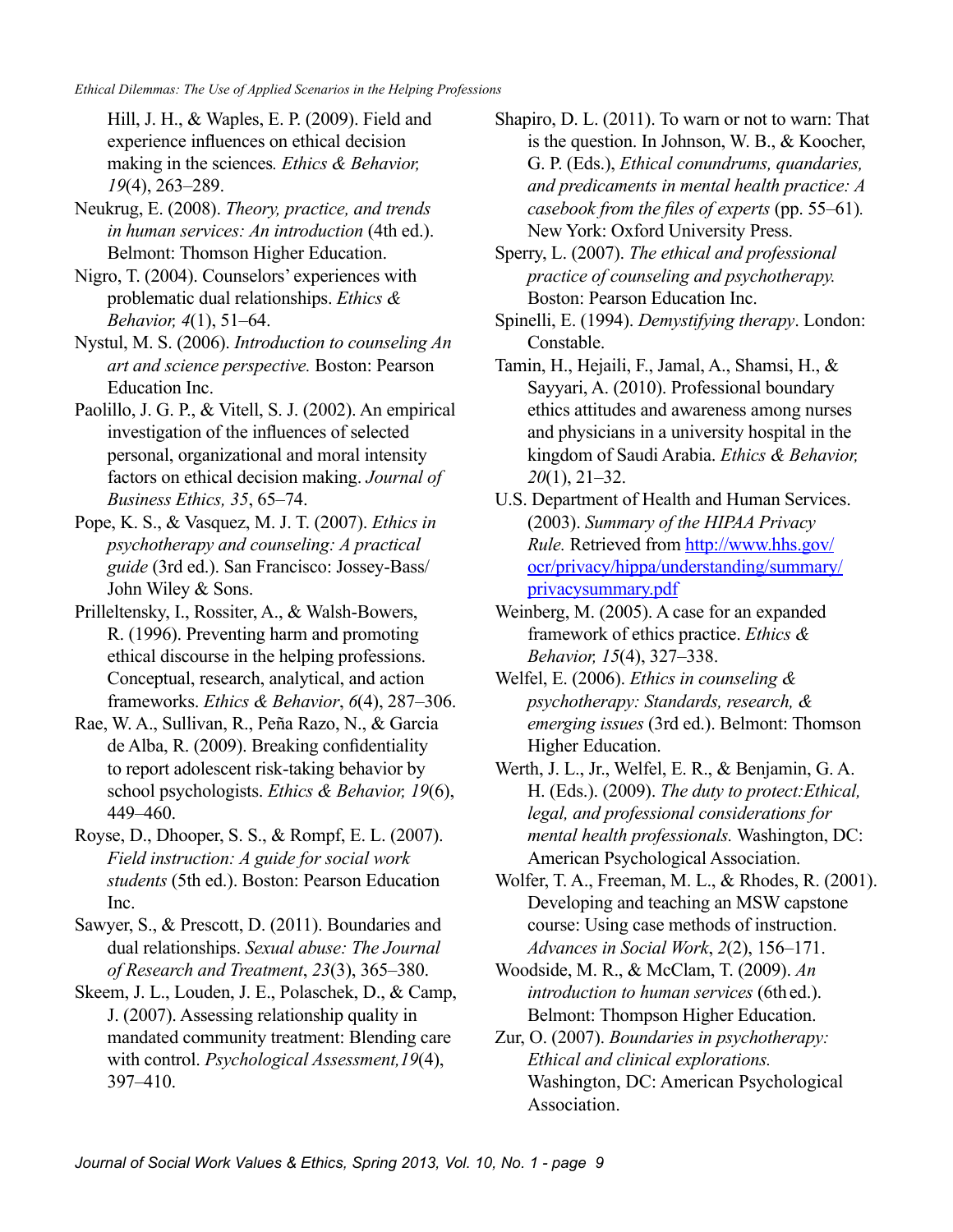# **Appendix A: Do You Agree or Disagree With the Human Service Worker's Action?**

Answer all questions. Decide whether you Agree or Disagree with the actions of the human service worker in the following situations which are in *italics & bold*. *Choose only one answer & do not leave any blanks.*

- 1. A client is selling candy for a fundraiser to help the homeless. *One of the human service workers at the agency buys a candy bar from the client to help the cause.* Do you agree or disagree with the human service worker's action?
- 2. At work a human service counselor, who is also a member of a fundraiser committee for his church, sells a raffle ticket to his coworker. A client overhears the transaction and offers to buy a raffle ticket for the fundraiser. *The human service worker refuses to sell a raffle ticket to the client.* Do you agree or disagree with the human service worker's action?
- 3. Sabrina, a client, is in a group session that is almost finished for the day. Her 83 year old mother frantically phones the agency indicating that there is a family emergency and Sabrina needs to come home immediately. Sabrina's human service worker, Pedro, checks her chart—but there isn't a written consent to release information to her mother. Pedro consults with his supervisor who makes an executive decision to give Pedro permission to speak to the mother. *Pedro tells the mother that he will give Sabrina the message.* Do you agree or disagree with the human service worker's action?
- 4. In a local supermarket, Janel, a human service worker, is walking down one of the aisles. She sees Margarita, a client in the agency, walking down the same aisle with other people. From one angle it seems that Margarita does not see

Janel. *Janel continues to walk past Margarita without saying: "Hello."* Do you agree or disagree with the human service worker's action?

- 5. Katrina is a client with an open case who has been with the agency a number of times. Her typical behavior is to have poor attendance without calling her counselor for days. To date, neither her human service counselor nor Katrina has had contact for over four weeks. The agency requires that non-compliant cases are to be closed four weeks after the last date of contact. *The human service worker closes Katrina's case today.* Do you agree or disagree with the human service worker's action?
- 6. Jamel, a client who is taking medication for his depression, is always resisting change. Since he is isolating and withdraws from others, his human service counselor makes suggestions for him to socialize. Jamel continues to tell his counselor that he does not want to do anything. The agency has a waiting list. *His counselor informs him that if he does not comply and try to adhere to his treatment plan he will be discharged from the agency.* Do you agree or disagree with the human service worker's action?
- 7. A client who appears to dislike the group sessions says he needs to leave the session early because he has a headache. He wants to go home and take some aspirin. The human service group leader has some Tylenol in her desk. *She gives him two tablets in the hopes that he will remain for the session.* Do you agree or disagree with the human service worker's action?
- 8. During an individual session human service worker Ray notices that client Marcella is intoxicated. Ray knows she drove to the agency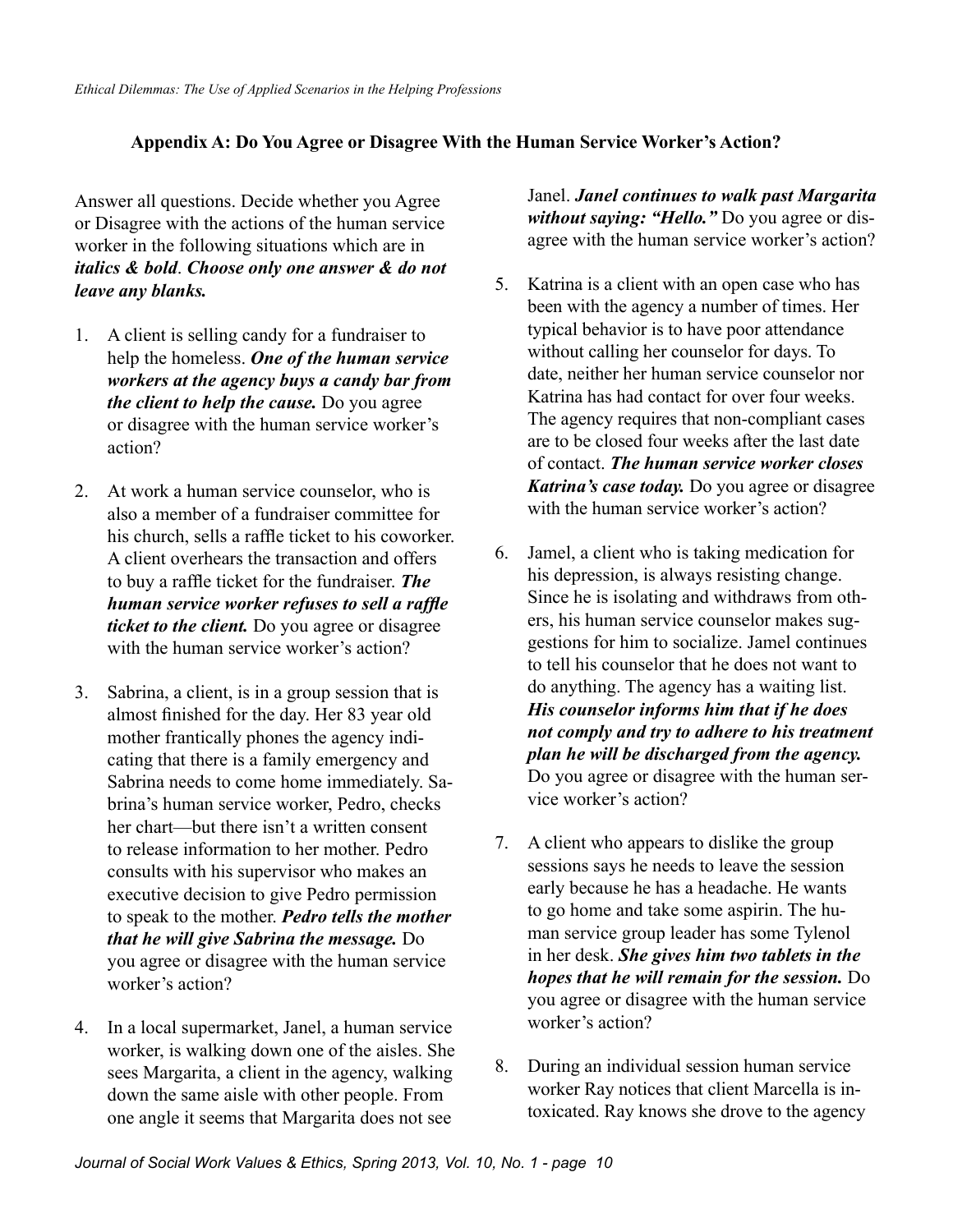by car. Ray asks Marcella for her car keys, which she receptively gives to him. *Ray gives her a Metrocard from the agency to get home by mass transit.* Do you agree or disagree with the human service worker's action?

- 9. A group of clients are members of the agency picnic committee. Joe, a client, is the chairperson. Al, a client who volunteered to prepare the salads, is not present at the last meeting before the event. Carmella, a human service worker who is assigned to oversee the committee, believes that clients need to be selfsufficient. *She gives Joe Al's home phone and suggests that he call about the salads.* Do you agree or disagree with the human service worker's action?
- 10. The agency picnic day has arrived. Someone forgot to purchase ten large bags of ice. The supervisor gives human service worker Matt the keys to her car to purchase the ice. Matt asks the only other male worker in the clinic to accompany him. He can't because one of his clients is in crisis but he suggests that Terrance, a muscular client, could help Matt carry the ice. *Matt solicits Terrance's help and they leave for the store.* Do you agree or disagree with the human service worker's action?
- 11. Rita, client in a survivors group, finally talks about being sexually abused as a child by her father. She begins to uncontrollably sob. The human service counselor, Anne Marie, knows that Rita would need a good hug right now. *The human service worker decides not to hug Rita.* Do you agree or disagree with the human service worker's action?
- 12. A client who is attracted to his human service worker reveals these feelings at each individual session. The worker is getting frustrated and has ignored his comments in the hopes that he will stop. *She finally tells him gently that if he talks about the subject again she may have to recommend that he be referred to another*

*agency.* Do you agree or disagree with the human service worker's action?

- 13. A human service student's internship is over and a former client, who would make a nice friend, finds the student's number in the phone book and calls her. They both are happy to chat. *The former human service student suggests they meet for coffee next week.* Do you agree or disagree with the human service worker's action?
- 14. A client at a mental health outpatient program is suicidal. There is no consent signed by the client to release any information to anyone. The human service worker calls 911 for assistance. *When the police and EMS arrive the worker tells them about the suicidal tendencies that the client has expressed.* Do you agree or disagree with the human service worker's action?
- 15. On his way to the counseling session, Mr. Jones purchased a Powerball lottery ticket for himself and his favorite human service counselor Jerry. He gives the ticket to Jerry and says: "Good luck, you deserve it for all you have done for me." *Jerry smiles and takes the 50 cent ticket stating: "Good luck to the both of us."* Do you agree or disagree with the human service worker's action?
- 16. Ms. Camille, an elderly human service worker, walks out of the agency to find her car has a flat tire. A few young gentlemen that Ms. Camille recognizes as members of Mr. Rodriguez's Men's Group notice her problem and offer to change the tire. *Despite Ms. Camille not having any other solution, she refuses their offer of help.* Do you agree or disagree with the human service worker's action?
- 17. Maria, a wonderful and friendly client, has just lost her wallet on her way to the agency. She does not have any money to get home. *Her human service worker gives Maria*

*Journal of Social Work Values & Ethics, Spring 2013, Vol. 10, No. 1 - page 11*